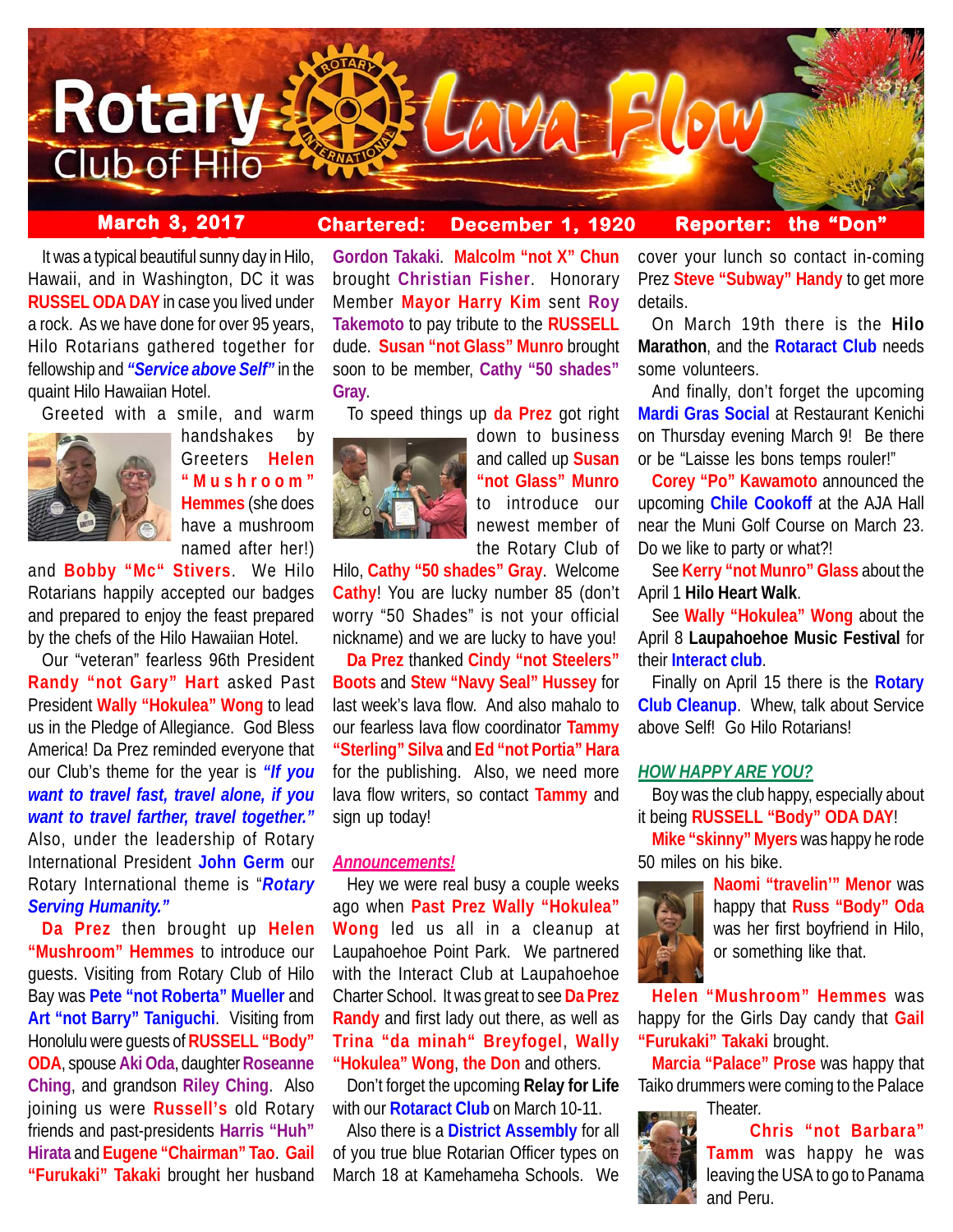## *Birthdays:*

**Bob Fujimoto** March 6 **Helene Tajiri** March 25

## *Club Anniversary:*

**Cindy Boots** March 7, 1997 (20) **Tom Brown** March 17, 1989 (28) **Naomi Menor** March 18, 1988 (29) **Tammy Silva** March 23, 2012 (5) **Chris Tamm** March 24, 1995 (22) **Helene Tajiri** March 25, 1994 (23) **Donnie Demuth** March 27, 2015 (2) **Gail Takaki** March 28, 2008 (9)

## *Wedding Anniversary:*

**Sam & Sandy Wallis** March 1 (48) **Charlene & Amos Meyers** March 7 (46) **Mitchell & Karen Dodo** March 12 (12) **Jim Cheney & Xia Ying Sun March 18 (12) Jerry & Sandy Watanabe** March 19 (28) **Helene & Harvey Tajiri** March 23 (49)

#### *Announcements:*

 **March 9 - Mardi Gras Mixer - Kenichi's March 10 - No Meeting March 17 -Club Assembly March 18 - District Assembly March 23 - Chili Cook-Off - AJA Hall March 24 - No Meeting March 31 - Dr. Lisa Keith - Rapid Ohia Death**

- President **Randy Hart**
- Past President **Wally Wong**
- President Elect **Steve Handy**
- Vice President **Mitch Dodo**
- Secretary **Treena Breyfogle**
- Treasurer **Corey Kawamoto**
- Sergeant at Arms **Dirk Yoshina**
- 
- Membership **Connie Ichinose**
- Public Relations **Marcia Prose**
- International Service **Stew Hussey**
- Community Service **Reese Mates**
- Vocational Service **Cindy Boots**
- Club Service **Kui Costa**
- New Generations **Gail Takaki**

- Hilo Rotary Club Foundation **Lisa Rantz**
- The Rotary Foundation **Kerry Glass**
- Hawaii Rotary Youth Foundation **Mitchell**

**Pat "AD" Guillen** was happy the UHH Vulcans athletic program got an "A+" and that the Softball season was about to begin.



**Harris "Huh" Hirata** was happy to be back at the club to honor his old pal, **Russ "Body" Oda**.



**Jim "Gemini" Kennedy** was happy that the **RUSSELL** man designed his Gemini telescope and also helped design the Gemini South buildings in Chile.

**Gail "Furukaki" Takaki** was happy that the **ROTARY YOUTH LEADERSHIP AWARDS "RYLA"** was such

a success that she thanked a  $\mathbb I$ whole list of people including but not limited to **Pat Aiona Cars**, **Steve "Subway" Handy**, **Mary "da Bookie" Bicknell**, **Shane "da Rev" Okimoto**, **Jennifer "K&J" Tanouye**, **Bobby "Mc" Stivers**, **Judy "not Mel" Gibson**, **Eric "not Pamela" Anderson**, and others. Whew, sorry if I missed you, I couldn't write that fast.



**Eugene "Chairman" Tao** was happy to be back at the club to honor the **RUSSELL** man.

### **Art "not Barbara" Taniguchi**

was happy to be here to thank the **RUSSELL** man for all that he has done for the community, including his work with the Japanese tea ceremony community.

**Joe "Mr. Ford" Hanley** was happy to honor his first drinking buddy, **RUSSELL**.



**Lorraine "BJ" Shin** was happy for **RUSSELL** as well.

was very happy to go on and on about the greatness of **Rotary Foundation** and **Rotary Values**. His speech

**Stew "Navy Seal" Hussey**



was so moving we let him speak for about 20 minutes about it, at least it felt like it. Thanks **Stewster**!

**Biff "not Jim" Kennedy** was happy to



donate a ton of money to the **Rotary Foundation** in the name of the Salvation Army, the Hawaii Island Food Basket and the Friends of the Childrens'

Justice Center. Wow, thanks **Biffster**!

Mayor's assistant **Roy Takemoto** came



up to quickly congratulate the **RUSSELL** dude for all that he has done for the County of Hawaii during his 88 years in Hilo. Whew!

And then we introduced to Past President

**Tom "da Bus" Brown** who treated us to a fantastic video program created by our very own **Trina "da minah" Breyfogle**. This short video summed up the amazing



career of our very own legend, Badge #3 **RUSSELL ODA**!

**Shigeyasu Oda**, fondly referred to as **"Russell"** or simply **"Russ,"** was born in Hilo to parents **Shigemu K. Oda** of Paukaa and **Tsuruyo Yamamoto Oda** of Hilo.

He married wife **Akiko** in 1952 and they have one daughter, **Rosanne A. Oda-Ching** who is a school counselor on Oahu.

A graduate of Hilo High, **Russ** attended the University of Michigan and later Woodbury College before being drafted by the Army in 1951. He trained at the Army Officer Candidate School, Fort Riley, Kansas, and Army Officer Finance School, Fort Benjamin Harrison, Indiana and was honorably discharged as a 1st Lieutenant in 1954.

After leaving the military, **Russ** went to the University of Oregon to study Architecture under the G.I. Bill. He became interested in building and architecture having been exposed to this line of work through his fathers contracting business,